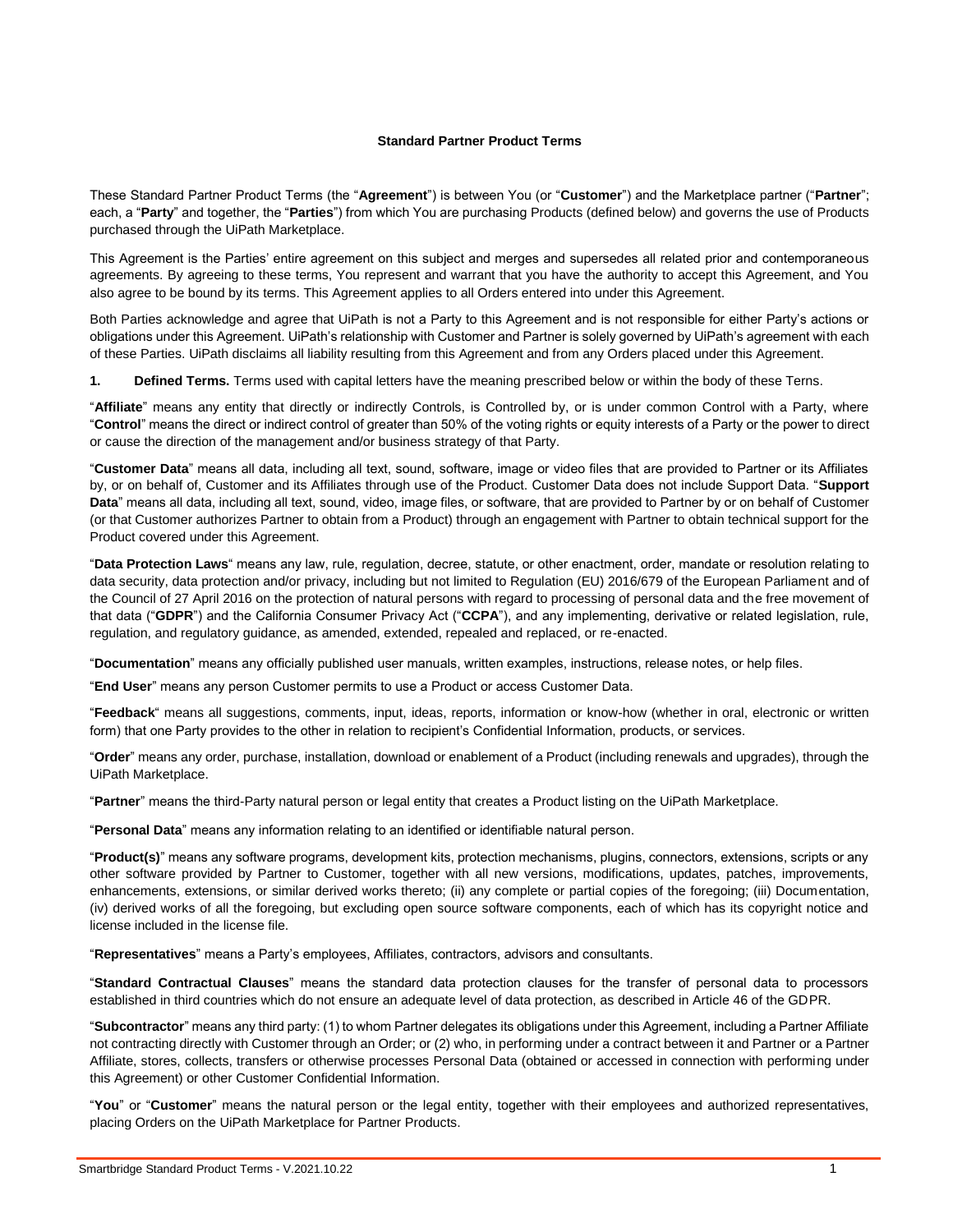#### **2. License to Products**

- 2.1. **License Grant.** Products are licensed and not sold. Upon UiPath's acceptance of an Order, and subject to Customer's compliance with this Agreement, Partner grants Customer a nonexclusive and limited license to copy, download, install, run, access, display, use or otherwise interact with, the ordered Products. These licenses are solely for Customer's own use and business purposes and are nontransferable except as expressly permitted under this Agreement or applicable law.
- 2.2. **Duration of Licenses.** Licenses granted on a subscription basis expire at the end of the applicable subscription period set forth in the Order, unless renewed. Licenses granted for metered Products billed periodically based on usage continue as long as Customer continues to pay for its usage of the Products. All other licenses become perpetual upon payment in full.
- 2.3. **End Users.** Customer will control access to and use of the Products by End Users and is responsible for any use of the Products that does not comply with this Agreement.
- 2.4. **Affiliates**. Customer may order Products for use by its Affiliates. If it does, the licenses granted to Customer under this Agreement will apply to such Affiliates, but Customer will have the sole right to enforce this Agreement against Partner. Customer will remain responsible for all obligations under this Agreement and for its Affiliates' compliance with this Agreement and any applicable Order(s). Customer must purchase unique Order(s) for each Affiliate. Customer is not permitted to share licenses between Affiliates under this Agreement. Customer is only permitted to transfer licenses as set forth in section 2.7 under this Agreement.
- 2.5. **Reservation of Rights.** Partner reserves all rights not expressly granted in this Agreement. Products are protected by copyright and other intellectual property laws and international treaties. No rights will be granted or implied by waiver or estoppel. Rights to access or use Products on a device do not give Customer any right to implement Partner's patents or other intellectual property in the device itself or in any other software or devices.
- 2.6. **Restrictions**. Except as expressly permitted in this Agreement, Documentation or an Order, Customer must not (and is not licensed to): (a) copy, modify, reverse engineer, decompile, or disassemble any Product, or attempt to do so; (b) install or use any third-Party software or technology in any way that would subject Partner's intellectual property or technology to any other license terms; (c) work around any technical limitations in a Product or restrictions in Documentation; (d) separate and run parts of a Product on more than one device; (e) upgrade or downgrade parts of a Product at different times; (f) use a Product for any unlawful purpose; (g) transfer parts of a Product separately; or (h) distribute, sublicense, rent, lease, or lend any Products, in whole or in part, or use them to offer hosting services to a third party.
- 2.7. **License Transfers**. Customer may only transfer fully-paid, perpetual licenses to (a) an Affiliate or (b) a third party solely in connection with the transfer of hardware to which, or employees to whom, the licenses have been assigned as part of (i) a divestiture of all or part of an Affiliate or (ii) a merger involving Customer or an Affiliate. Upon such transfer, Customer must uninstall and discontinue using the licensed Product and render any copies unusable. Customer must notify Partner of a License transfer and provide the transferee a copy of this Agreement and any other documents necessary to show the scope, purpose, and limitations of the licenses transferred. Attempted license transfers that do not comply with this section are void.
- 2.8. **Feedback.** Any Feedback is given voluntarily, and the provider grants to the recipient, without charge, a non-exclusive license under provider's owned or controlled non-patent intellectual property rights to make, use, modify, distribute, and commercialize the Feedback as part of any of recipient's products and services, in whole or in part and without regard to whether such Feedback is marked or otherwise designated by the provider as confidential. The provider retains all other rights in any Feedback and limits the rights granted under this section to licenses under its owned or controlled non-patent intellectual property rights in the Feedback (which do not extend to any technologies that may be necessary to make or use any product or service that incorporates, but are not expressly part of, the Feedback, such as enabling technologies).

#### **3. Privacy**

- 3.1. **EU Standard Contractual Clauses.** To the extent applicable, the Parties will abide by the requirements of European Economic Area and Swiss data protection law regarding the collection, use, transfer, retention, and other processing of Personal Data from the European Economic Area and Switzerland. All transfers of Customer Data out of the European Union, European Economic Area, and Switzerland will be governed by the Standard Contractual Clauses, as designated by the European Commission, made available by the Partner at the applicable URL for such terms or as otherwise communicated to Customer.
- 3.2. **Personal Data.** Customer consents to the processing of Personal Data by Partner and its Affiliates, and their respective agents and subcontractors, as provided in this Agreement. Before providing Personal Data to Partner, Customer will obtain all required consents from third parties (including Customer's contacts, partners, distributors, administrators, and employees) under applicable privacy and Data Protection Laws.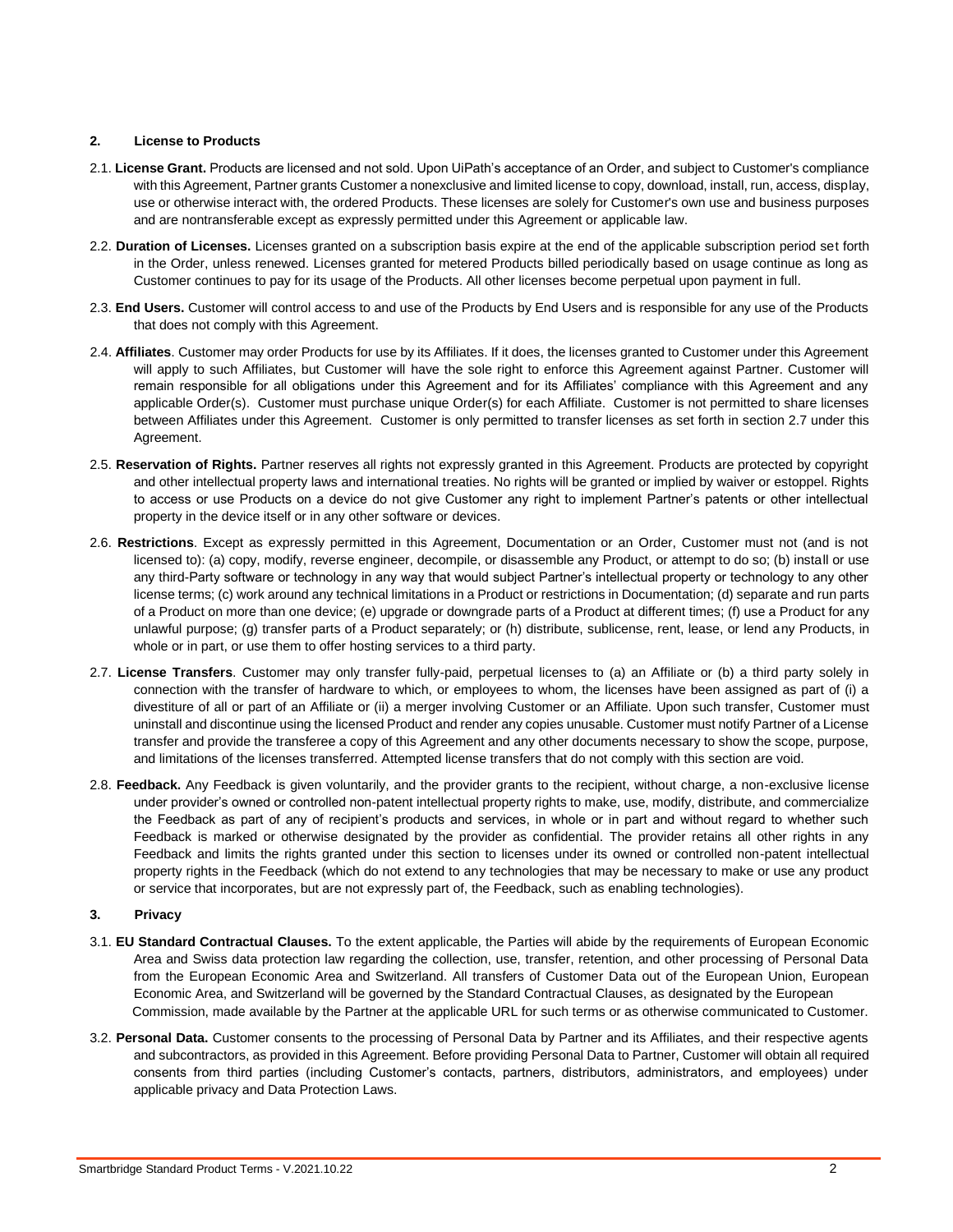- 3.3. **Processing of Personal Data; GDPR**. To the extent Partner is a processor or subprocessor of Personal Data subject to the GDPR, the Standard Contractual Clauses govern that processing and the Parties also agree to the following terms in this subsection ("Processing of Personal Data; GDPR"):
	- (i) **Processor and Controller Roles and Responsibilities**. Customer and Partner agree that Customer is the controller of Personal Data and Partner is the processor of such data, except when (a) Customer acts as a processor of Personal Data, in which case Partner is a subprocessor or (b) stated otherwise in any Product-specific terms. Partner will process Personal Data only on documented instructions from Customer. In any instance where the GDPR applies and Customer is a processor, Customer warrants to Partner that Customer's instructions, including appointment of Processor as a processor or subprocessor, have been authorized by the relevant controller.
	- (ii) **Processing Details**. The Parties acknowledge and agree that: (a) the subject-matter of the processing is limited to Personal Data within the scope of the GDPR; (b) the duration of the processing will be for the duration of the Customer's right to use the Products and until all Personal Data is deleted or returned in accordance with Customer instructions or the terms of this Agreement; (c) the nature and purpose of the processing will be to provide the Products pursuant to this Agreement; (d) the types of Personal Data processed by the Products include those expressly identified in Article 4 of the GDPR; and (e) the categories of data subjects are Customer's representatives and end users, such as employees, contractors, collaborators, and customers, and other data subjects whose Personal Data is contained within any data made available to Partner by Customer.
	- (iii) **Data Subject Rights; Assistance with Requests.** Partner will make information available to Customer in a manner consistent with the functionality of the Product and Partner's role as a processor of Personal Data of data subjects and the ability to fulfill data subject requests to exercise their rights under the GDPR. Partner will comply with reasonable requests by Customer to assist with Customer's response to such a data subject request. If Partner receives a request from Customer's data subject to exercise one or more of its rights under the GDPR in connection with a Product for which Partner is a data processor or subprocessor, Partner will redirect the data subject to make its request directly to Customer. Customer will be responsible for responding to any such request including, where necessary, by using the functionality of the Product. Partner will comply with reasonable requests by Customer to assist with Customer's response to such a data subject request.
	- (iv) **Use of Subprocessors.** Customer consents to Partner using the subprocessors listed at the applicable Partner URL or as otherwise communicated to Customer. Partner remains responsible for its subprocessors' compliance with the obligations herein. Partner may update its list of subprocessors from time to time, by providing Customer at least fourteen (14) days notice before providing any new subprocessor with access to Personal Data. If Customer does not approve of any such changes, Customer may terminate any subscription for the affected Product without penalty by providing, prior to expiration of the notice period, written notice of termination that includes an explanation of the grounds for non-approval.
	- (v) **Records of Processing Activities.** Partners will maintain all records required by the GDPR and, to the extent applicable to the processing of Personal Data on behalf of Customer, make them available to Customer upon request.

# **4. Confidentiality**

- 4.1. **Confidential Information.** "Confidential Information" is non-public information that is designated "confidential" or that a reasonable person should understand is confidential, including, but not limited to, Customer Data, the terms of this Agreement, and Customer's account authentication credentials. Confidential Information does not include information that: (a) becomes publicly available without a breach of a confidentiality obligation; (b) the receiving Party received lawfully from another source without a confidentiality obligation; (c) is independently developed; or (d) is a comment or suggestion volunteered about the other Party's business, products or services.
- 4.2. **Protection of Confidential Information.** Each Party will take reasonable steps to protect the other's Confidential Information and will use the other Party's Confidential Information only for purposes of the Parties' business relationship. Neither Party will disclose Confidential Information to third parties, except to its Representatives, and then only on a need-to-know basis under nondisclosure obligations at least as protective as this Agreement. Each Party remains responsible for the use of Confidential Information by its Representatives and, in the event of discovery of any unauthorized use or disclosure, must promptly notify the other Party.
- 4.3. **Disclosure required by law.** A Party may disclose the other's Confidential Information if required by law, but only after it notifies the other Party (if legally permissible) to enable the other Party to seek a protective order.
- 4.4. **Duration of Confidentiality obligation.** These obligations apply: (1) for Customer Data, until it is deleted by Partner; and (2) for all other Confidential Information, for a period of five years after a Party receives the Confidential Information.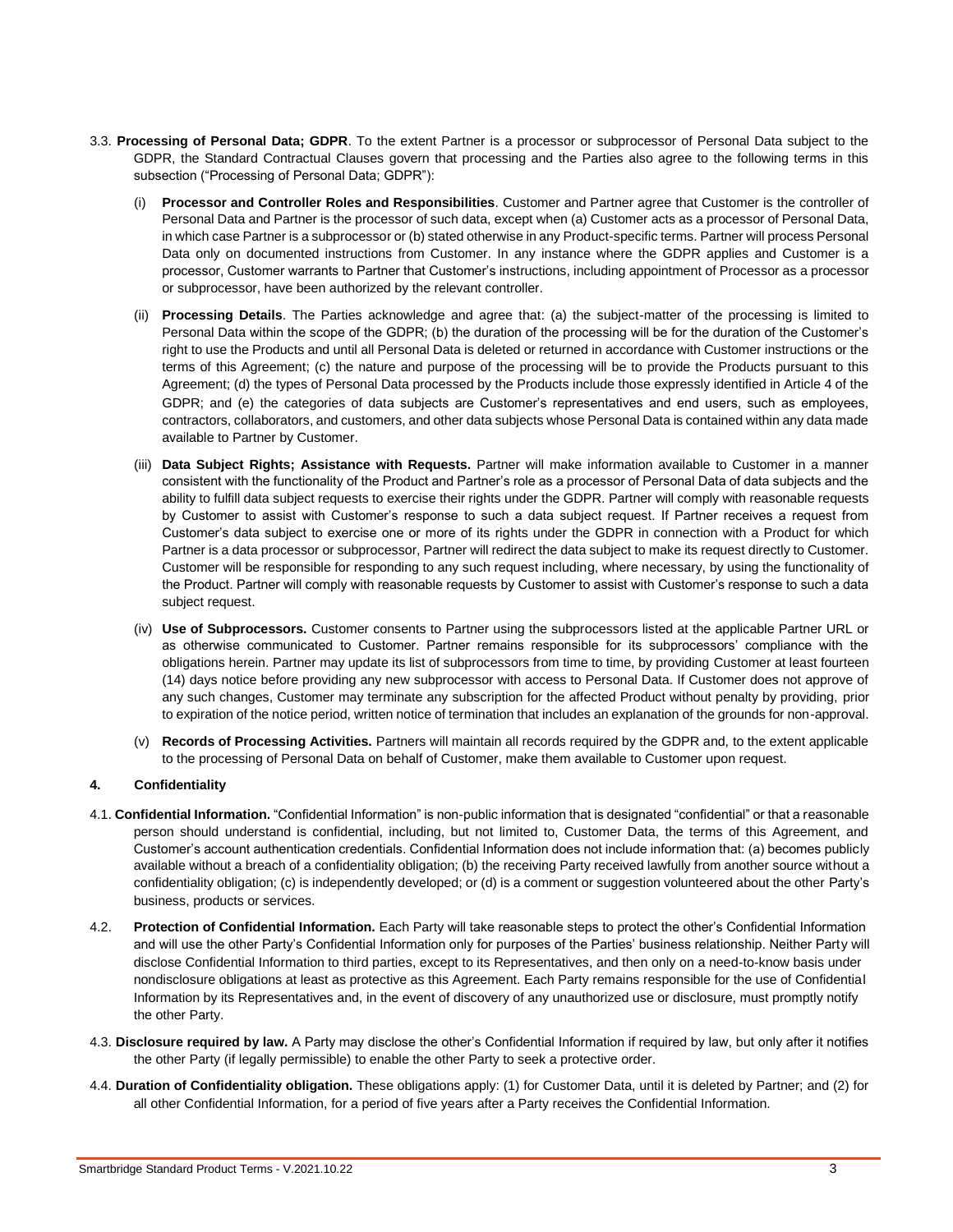# **5. Service Level Agreement**

5.1. **Support**. Partner may offer further availability and support obligations for a Product. Such service level agreement ("SLA") will be made available by the Partner at the applicable URL for such SLA or as otherwise communicated to Customer.

# **6. Compliance.**

6.1. **Records.** Customer must keep records relating to Products it and its Affiliates use or distribute. At Partner's expense, Partner may verify Customer's and its Affiliates' compliance with this Agreement at any time upon 30 days' notice. To do so, Partner may engage an independent auditor (under nondisclosure obligations) or ask Customer to complete a self-audit process. Customer must promptly provide any information and documents that Partner or the auditor reasonably requests related to the verification and access to systems running the Products. If verification or self-audit reveals any unlicensed use, Customer must, within 30 days, order sufficient licenses to cover the period of its unlicensed use and reimburse Partner for its costs incurred in verification. All information and reports related to the verification process will be Confidential Information and used solely to verify compliance. Nothing in this section limits Customer's right to audit Partner under the GDPR provisions.

# **7. Partner Representation and Warranties**

- 7.1. Partner continuously represents and warrants that: (i) it has full rights and authority to enter into, perform under, and grant the rights in, this Agreement; (ii) its performance will not violate any agreement or obligation between it and any third party; (iii) the Product will substantially conform to the Documentation; (iv) the Product will not: (a) to the best of Partner's knowledge, infringe or violate any third-party patent, copyright, trademark, trade secret, or other proprietary right; or (b) contain viruses or other malicious code that will degrade or infect any products, services, software, or Customer's network or systems, and; (v) while performing under this Agreement, Partner will comply with law, including Data Protection Laws and anti-corruption laws.
- 7.2. **WARRANTY EXCLUSIONS**. **EXCEPT AS EXPRESSLY STATED IN THIS AGREEMENT, THE PRODUCT IS PROVIDED "AS IS". TO THE MAXIMUM EXTENT PERMITTED BY LAW, PARTNER DISCLAIMS ANY AND ALL OTHER WARRANTIES (EXPRESS, IMPLIED OR STATUTORY, OR OTHERWISE) INCLUDING OF MERCHANTABILITY OR FITNESS FOR A PARTICULAR PURPOSE, WHETHER ARISING BY A COURSE OF DEALING, USAGE OR TRADE PRACTICE, OR COURSE OF PERFORMANCE.**

# **8. Indemnification and Limitation of Liability**

- 8.1. **Indemnification by Customer.** Customer will defend Partner and its Affiliates from and against any and all third party claims, actions, suits, proceedings arising from or related to Customer's or any authorized user's violation of this Agreement or user terms (a "Claims Against Partner"), and will indemnify Partner and its Affiliates for all reasonable attorney's fees incurred and damages and other costs finally awarded against Partner or its Affiliates in connection with or as a result of, and for amounts paid by Partner or its Affiliates under a settlement Customer approves of in connection with a Claim Against Partner. Partner must provide Customer with prompt written notice of any Claims Against Partner and allow Customer the right to assume the exclusive defense and control of the claim, and cooperate with any reasonable requests assisting Customer's defense and settlement of such matter.
- 8.2. **Indemnification by Partner.** Partner will defend Customer from and against any and all third party claims, actions, suits, proceedings, and demands alleging that the use of the Product as permitted under this Agreement infringes or misappropriates a third party's intellectual property rights (a "Claim Against Customer"), and will indemnify Customer for all reasonable attorney's fees incurred and damages and other costs finally awarded against Customer in connection with or as a result of, and for amounts paid by Customer under a settlement Partner approves of in connection with a Claim Against Customer; provided, however, that the Partner has no liability if a Claim Against Customer arises from: (1) Customer Data or non-Partner products, including third-Party software; and (2) any modification, combination or development of the Product that is not performed or authorized in writing by Partner, including in the use of any application programming interface (API). Customer must provide Partner with prompt written notice of any Claim Against Customer and allow Partner the right to assume the exclusive defense and control, and cooperate with any reasonable requests assisting Partner's defense and settlement of such matter. This section states Partner sole liability with respect to, and Customer's exclusive remedy against Partner for, any Claim Against Customer.
- 8.3. **DAMAGES EXCLUSION.** IN NO EVENT WILL EITHER PARTY BE LIABLE FOR INDIRECT, INCIDENTAL, SPECIAL, PUNITIVE, OR CONSEQUENTIAL DAMAGES, OR LOSS OF USE, LOSS OF PROFITS, OR INTERRUPTION OF BUSINESS, HOWEVER CAUSED OR ON ANY THEORY OF LIABILITY.

8.4. **LIABILITY CAP.** UNLESS PROHIBITED BY APPLICABLE LAWS AND EXCEPT FOR ACTS OF FRAUD OR WILLFUL MISCONDUCT AND EXCEPT FOR THE INDEMNIFICATION OBLIGATIONS HEREUNDER, THE MAXIMUM AGGREGATE LIABILITY OF EACH PARTY FOR ALL CLAIMS (INDIVIDUALLY AND TOGETHER) UNDER, OR RELATING TO, THIS AGREEMENT WILL NOT EXCEED THE AMOUNT CUSTOMER PAID FOR THE OFFERING DURING THE 12 MONTHS BEFORE THE CLAIM.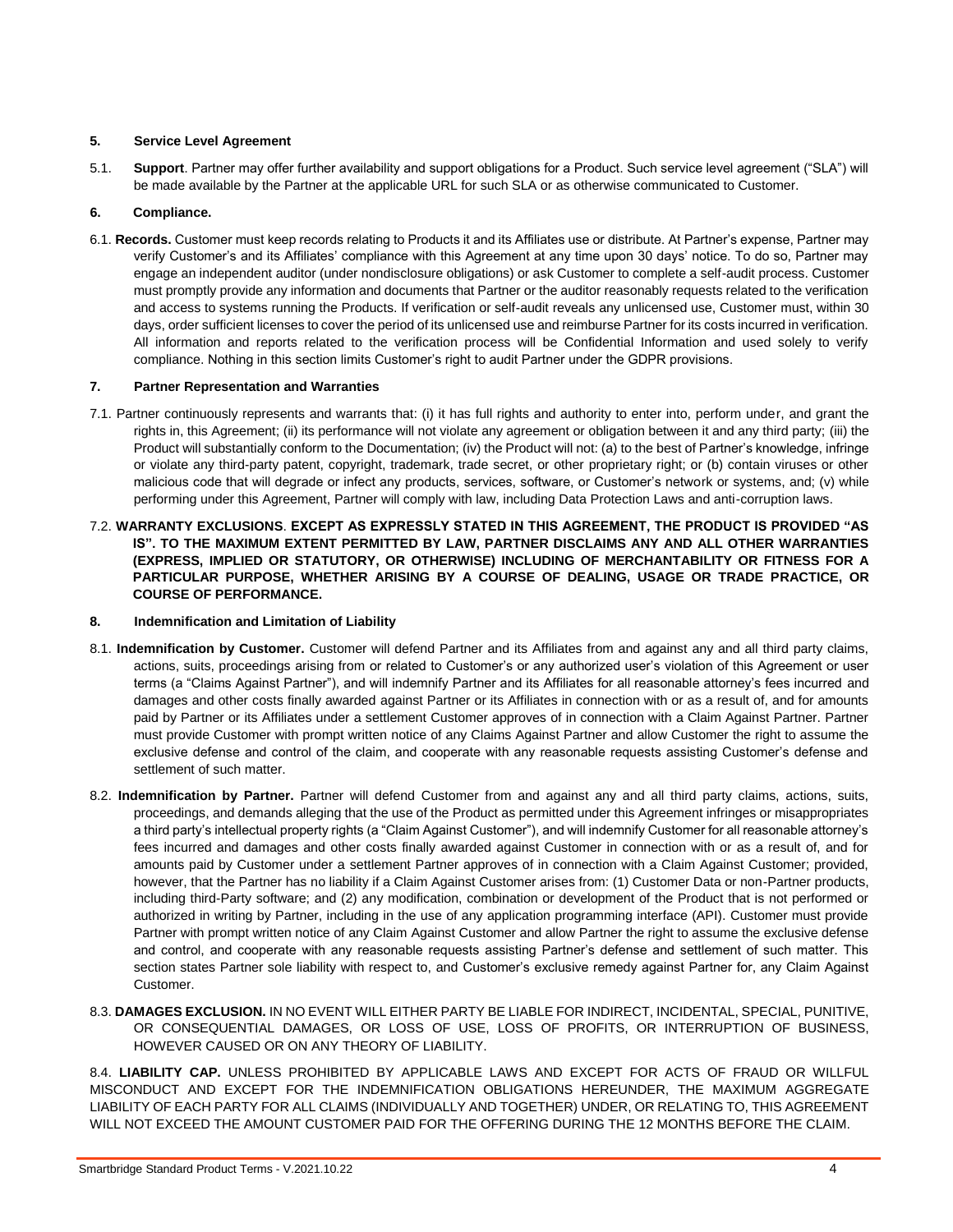## **9. Pricing and Payment**

- 9.1. Customer's pricing and payment terms for a given Order are set forth and governed by the applicable Order.
- 9.2. **Return Policy**. Customer has 14 (fourteen) days from the date Customer places an Order to cancel the Customer Order and return the Product. If Customers cancels an Order for a Product within this 14 (fourteen) days period, Customer will be refunded the amount paid for the applicable Product, and Customer must immediately cease using the Product and delete any copies of the Product in Customer's possession. Except as expressly provided in this Agreement, and except where refunds and other remedies cannot be excluded under the applicable laws, all Orders are non-cancelable and non-refundable.

#### **10. Term and Termination.**

- 10.1. **Term.** This Agreement is effective until terminated by a Party, as described below. The term for each Order will be set forth therein.
- 10.2. **Termination without Cause.** Unless otherwise set forth in an Order, either Party may terminate this Agreement or any Order without cause on 60 days' notice. Termination without cause will not affect Customer's perpetual licenses, and licenses granted on a subscription basis will continue for the duration of the subscription period(s), subject to the terms of this Agreement. Except as expressly provided in this Agreement, Partner will not provide refunds or credits if the Agreement or an Order is terminated without cause.
- 10.3. **Termination for Cause.** Without limiting other remedies it may have, either Party may terminate this Agreement or any Order immediately on notice if (i) the other Party materially breaches the Agreement or an Order, and fails to cure the breach within 30 days after receipt of notice of the breach; or (ii) the other Party becomes insolvent. Upon such termination, the following will apply:
	- (i) All licenses granted under this Agreement will terminate immediately except for fully-paid, perpetual licenses;
	- (ii) All amounts due under any unpaid invoices will become due and payable immediately;
	- (iii) If Partner is in breach, Customer will receive a refund or credit for any subscription fees, including amounts paid in advance for unused consumption for any usage period after the termination date.
- 10.4. **Suspension.** Partner may suspend use of the Product without terminating this Agreement during any period of material breach. Partner will give Customer reasonable notice before suspending the Product. Suspension will only be to the extent reasonably necessary.
- 10.5. **Survival.** The terms of this Agreement, including the applicable Order, that are likely to require performance, or have application to events that may occur, after the termination or expiration of this Agreement or any Order, will survive termination or expiration, including all indemnity obligations and procedures.

#### **11. Governing Law and Dispute Resolution**

11.1. **Governing Law.** In the event that any term or provision of this Agreement shall be held to be invalid, void or unenforceable, then the remainder of this Agreement shall not be affected, impaired or invalidated, and each such term and provision of this Agreement shall be valid and enforceable to the fullest extent permitted by law. This Agreement entered into hereunder shall be governed by and construed in accordance with the laws of the State of Texas in the United States of America, without regard to the conflict of laws provisions thereof.

# **12. General**

- 12.1. **Entire Agreement and Amendments.** This Agreement constitutes the entire agreement between the Parties with respect to the subject matter of this Agreement and takes prevalence over any prior written or oral agreement between them with respect to such subject matter. Unless otherwise agreed in a writing signed by both Parties, Partner will not change the terms of this Agreement, including privacy terms, during the term of this Agreement. If there is a conflict between any parts of this Agreement, the following order of precedence will apply: (i) Order; (ii) this Agreement; (iii) Service Level Agreement (SLA); and (iv) Documentation.
- 12.2. **Independent contractors.** The Parties are independent contractors. Customer and Partner each may develop products independently without using the other's Confidential Information.
- 12.3. **Non-Exclusivity.** Customer is free to enter into agreements to license, use, and promote the services of others.
- 12.4. **Assignment.** Either Party may assign this Agreement to an Affiliate, but it must notify the other Party in writing of the assignment. Customer consents to the assignment to an Affiliate or third party, without prior notice, of any rights Partner may have under this Agreement to receive payment and enforce Customer's payment obligations, and all assignees may further